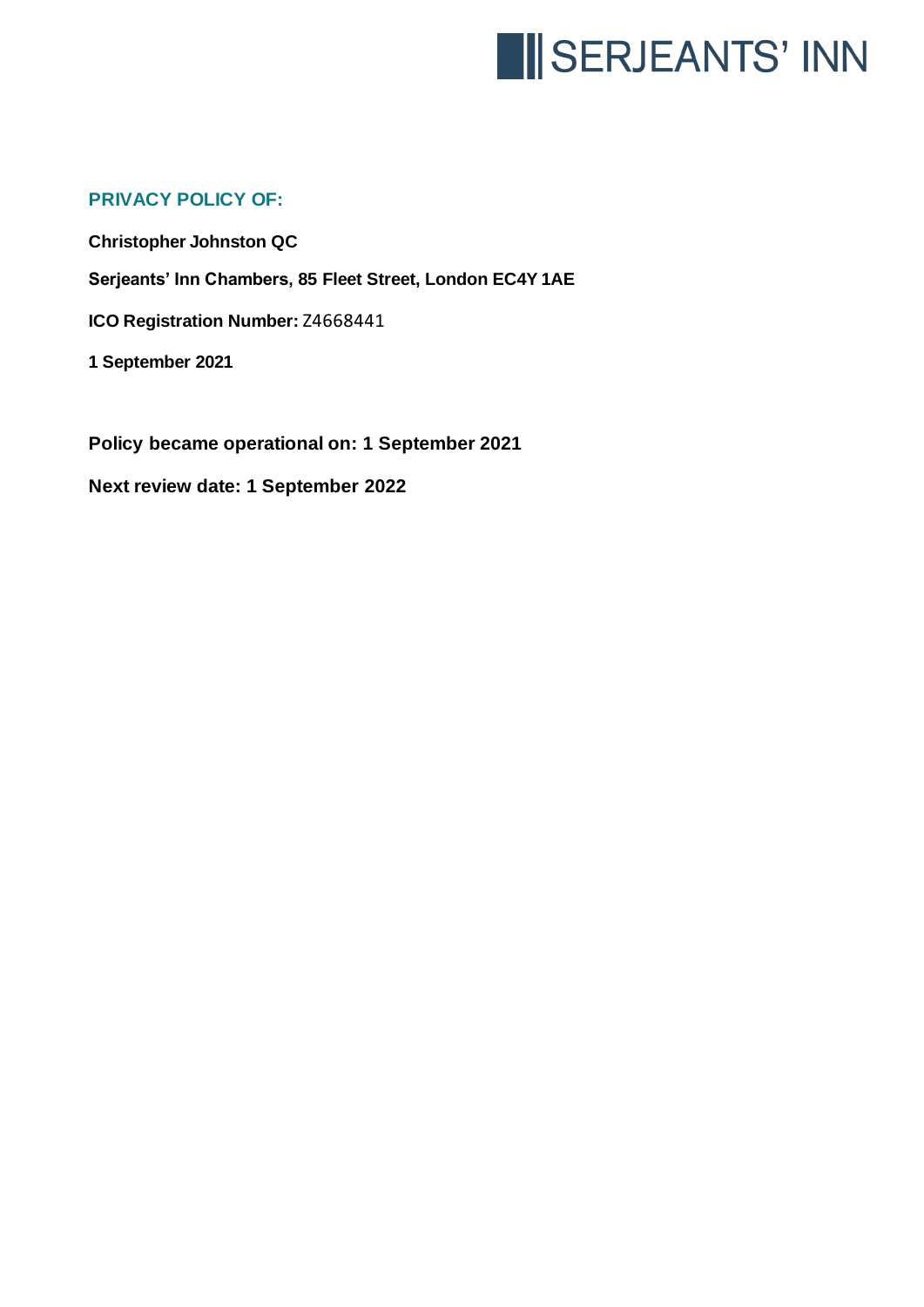

# **Privacy Policy**

*In order to provide legal advice and representation, I need to collect and hold personal information. This may be your personal data or information relating to other parties involved in the matter. I will take all possible steps to protect personal information. I will ensure that I do not do anything that may infringe your rights or undermine your trust. This privacy notice describes the information I collect about you, how it is used and shared, and your rights regarding it.*

#### *Data controller*

*I, Christopher Johnston, am a member of Serjeants' Inn Chambers. I am registered with the Information Commissioner's Office (ICO) as a Data Controller for the personal data that I hold and process as a barrister. My registered address is 85 Fleet Street, London EC4Y 1AE and my ICO registration number is Z4668441. If you need to contact me about your data or this privacy notice, you can reach me at [cjohnstonqc@serjeantsinn.com.](mailto:cjohnstonqc@serjeantsinn.com)*

### *Data collection*

*[All] or [The vast majority] of the information that I hold about you is provided to, or gathered by, me in the course of your case and/or proceedings. Your solicitor and/or I will tell you why we need the information and how we will use it. In addition to the information you may provide to me or your solicitor, I also obtain information from other sources as follows:*

- *Information that is available publicly in registers, searches or in the media*
- *Other legal professionals including solicitors and barristers and their associates, trainees and staff*
- *Chambers staff*
- *Expert witnesses*
- *Prosecution bodies*
- *Regulatory, public or administrative bodies*
- *Court staff & officials*
- *Clients*
- *References*

# **What data do I process about you?**

Depending on the type of work, I collect and process both personal data and special categories of personal data as defined in the UK GDPR. This may include:

- Name
- Email address
- Phone number
- Address
- **•** Payment or bank details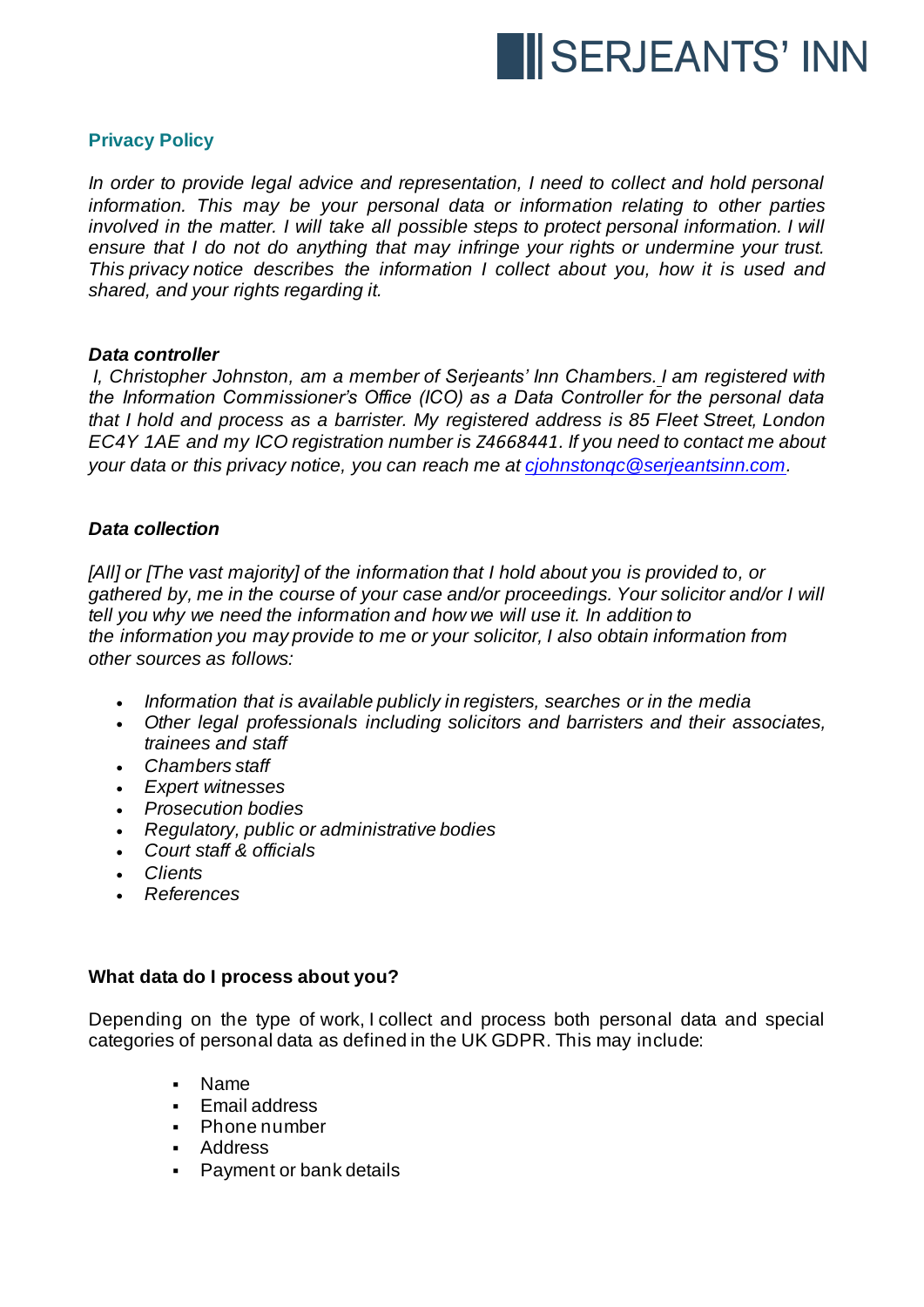

- Date of birth
- Next of kin details<br>• Details pertaining
- Details pertaining to education and employment
- **•** Information on your background & current circumstances
- Financial information.
- **Prior or current litigation in particular involving compensation claims or** anything related to your earnings

Where relevant, I may also need to process special category personal data that reveals your:

- Racial or ethnic origin
- Political opinions
- Religious and philosophical beliefs
- Trade union membership
- Genetic data
- Biometric data for the purpose of uniquely identifying a natural person
- Extensive data concerning health and all aspects of your medical background both in the past and current
- Applications for state support or personnel files relating to health issues at work
- Applications for insurance claims related to employment compensation or your health
- Claims for ill-health benefits, pensions or equivalent
- Prior or current litigation in particular involving compensation claims or anything related to your health
- Sex life and sexual orientation.

On occasion, I may also process personal data relating to criminal convictions and offences.

# **My lawful basis for processing your information**

In order that I can provide legal services and representation for you, I must process your personal data. The UK General Data Protection Regulation (the UK GDPR) requires that where I process personal data, I must have a lawful basis for doing so. The lawful bases identified in the UK GDPR that I seek to rely upon are as follows:

> • **Consent of the data subject** – where this required, I will ensure that I have your specific consent for processing your data for the specified purposes. You will also have the right to withdraw your consent at any time. Where you do so this will not affect the legality of data processing which had taken place prior to your withdrawal of consent.

> • **Performance of a contract with the data subject, or to take steps to enter into a contract.**

> • **Compliance with a legal obligation** – to comply with various regulatory and professional obligations, e.g. filing tax returns with HMRC.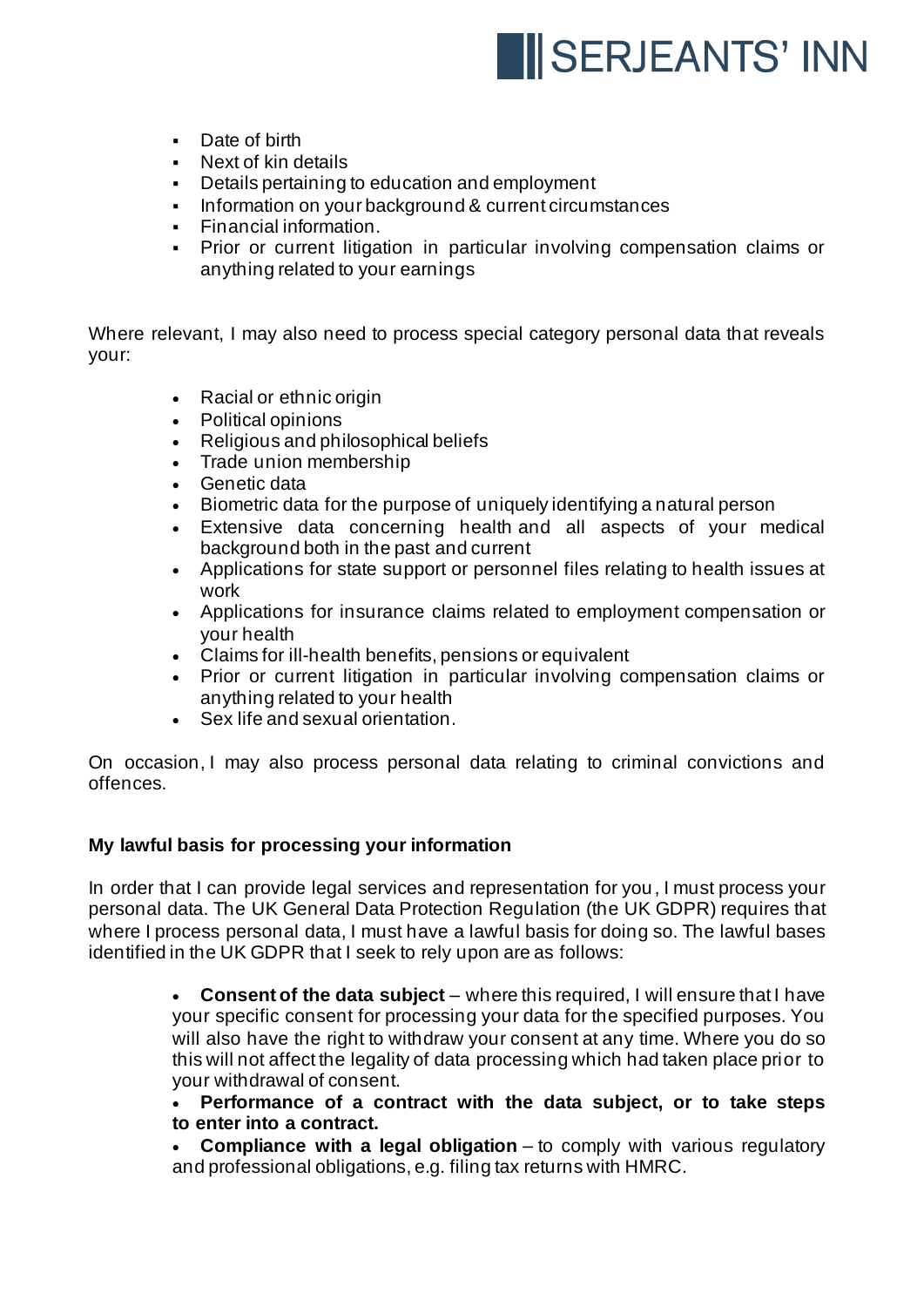

# • **The legitimate interests of my business or a third party, except where such interests are overridden by the interests, rights or freedoms of the data subject.**

Examples of legitimate interests include but are not limited to:

- Provision of legal services and advice.
- For purposes of practice management, accounting and debt recovery.
- For completion of professional regulatory requirements.
- Processing for direct marketing purposes, or to prevent fraud.
- Reporting threats to public security.
- Such other purposes as set out below.

### **Special category processing**

The UK GDPR specifies that where I process special category data, I must rely upon certain exemptions in order to do so lawfully. The following exemptions are applicable in my practice

- 1. I have your explicit consent to do so; or
- 2. It is necessary for the exercise or defence of legal claims or judicial acts.

#### **Criminal data processing**

On occasion, I process data relating to criminal offences where it is necessary for:

- The purpose of, or in connection with, any legal proceedings;
- The purpose of obtaining legal advice; or
- The purposes of establishing, exercising or defending legal rights
- Where I have your explicit consent to do so.

# **Purposes:**

# **I use your personal information for the following purposes:**

- Provide legal advice and representation;
- Assist in training pupils and mini pupils;
- Investigate and address your concerns;
- Communicate with you about news, updates and events;
- Investigate or address legal proceedings relating to your use of my services, or as otherwise allowed by applicable law;
- Assist in any tendering or panel membership applications;
- Assist in any other applications for the purpose of professional development or career progression;
- Communicate legal updates and judgments to other legal professionals;
- For marketing purposes.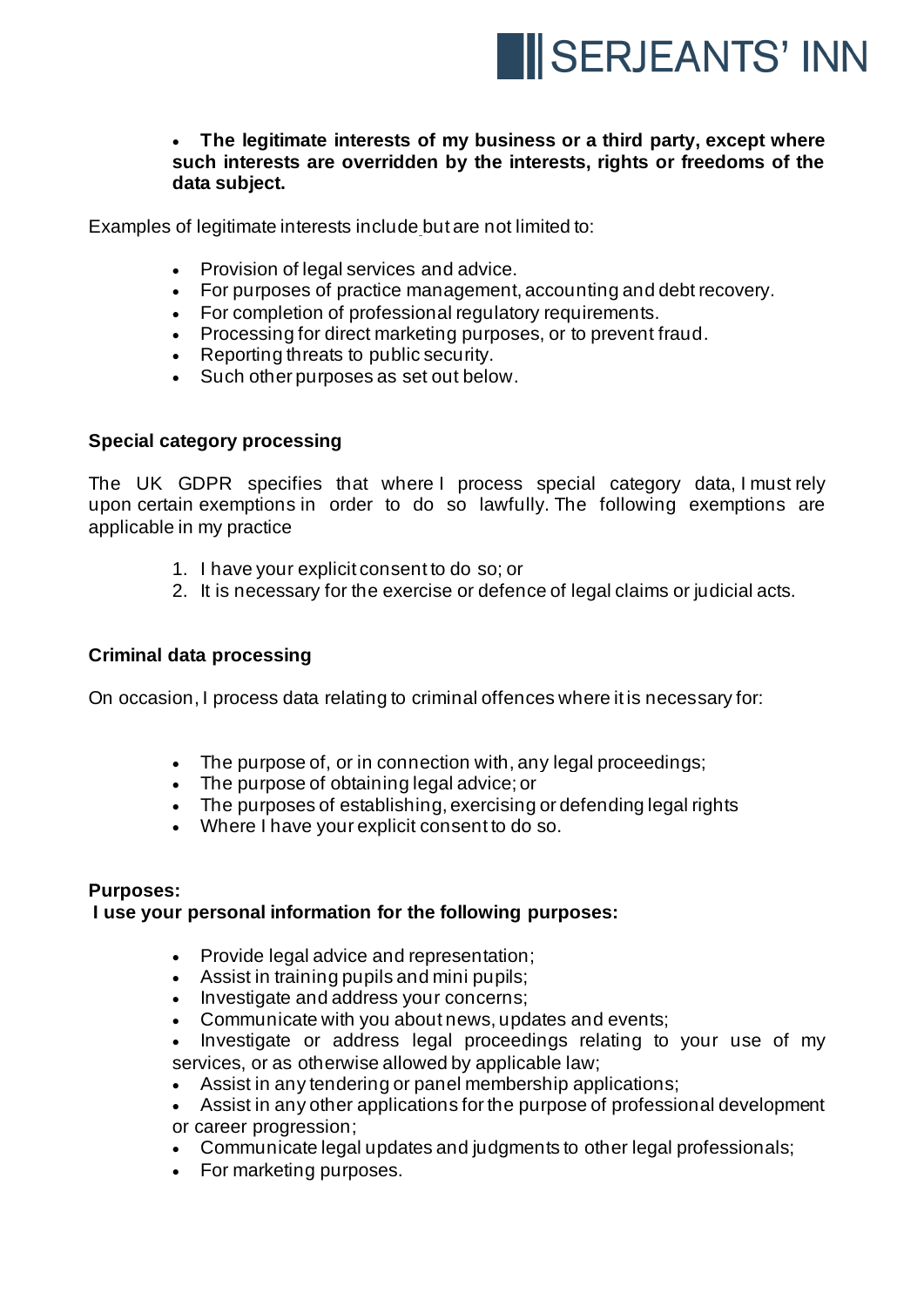

- For the management and administration of my practice
- To recover debt
- To manage complaints with regulators
- Communications with regulators
- Where relevant to conduct anti money laundering, terrorist financing or conflict of interest checks

# **In the course of processing your information to provide legal services to you, I may share your personal data with:**

- Instructing solicitors or other lawyers involved in your case;
- A pupil or mini pupil, under my training;
- Opposing counsel, for the purposes of resolving the case;
- Court Officials, including the Judiciary;
- Opposing lay clients
- My chambers' management and staff who provide administrative services for my practice;
- Expert witnesses and other witnesses;
- My regulator or legal advisors in the event of a dispute, complaint or other legal matter;
- Head of Chambers or complaints committee within my chambers, in the event of a complaint;

• Law enforcement officials, government authorities, or other third parties, to meet any legal obligations;

- Legal directories, for the purpose of professional development;
- Any relevant panel or tendering committee, for the purpose of professional development;
- Accountants and banking officials;
- Regulators or arbitrators, where complaints or disputes arise;
- Any other party where I ask you for consent, and you consent, to the sharing.

• I may also be required to disclose your information to the Police or Intelligence services where required by law or pursuant to a court order

# **Transfers to third countries and international organisations**

I do not transfer any personal data to third countries or international organisations.

This privacy notice is of general application and as such it is not possible to state whether it will be necessary to transfer your information out of the UK for any particular purpose. However, if you reside outside the UK or that purpose involves persons or organisations or courts and tribunals outside the UK then it may be necessary to transfer some of your personal information out of the UK for that purpose. If you are in a country outside the UK or if any instructions that you provide come from outside the UK then it is inevitable that information will be transferred out of the UK. If this applies to you and you wish additional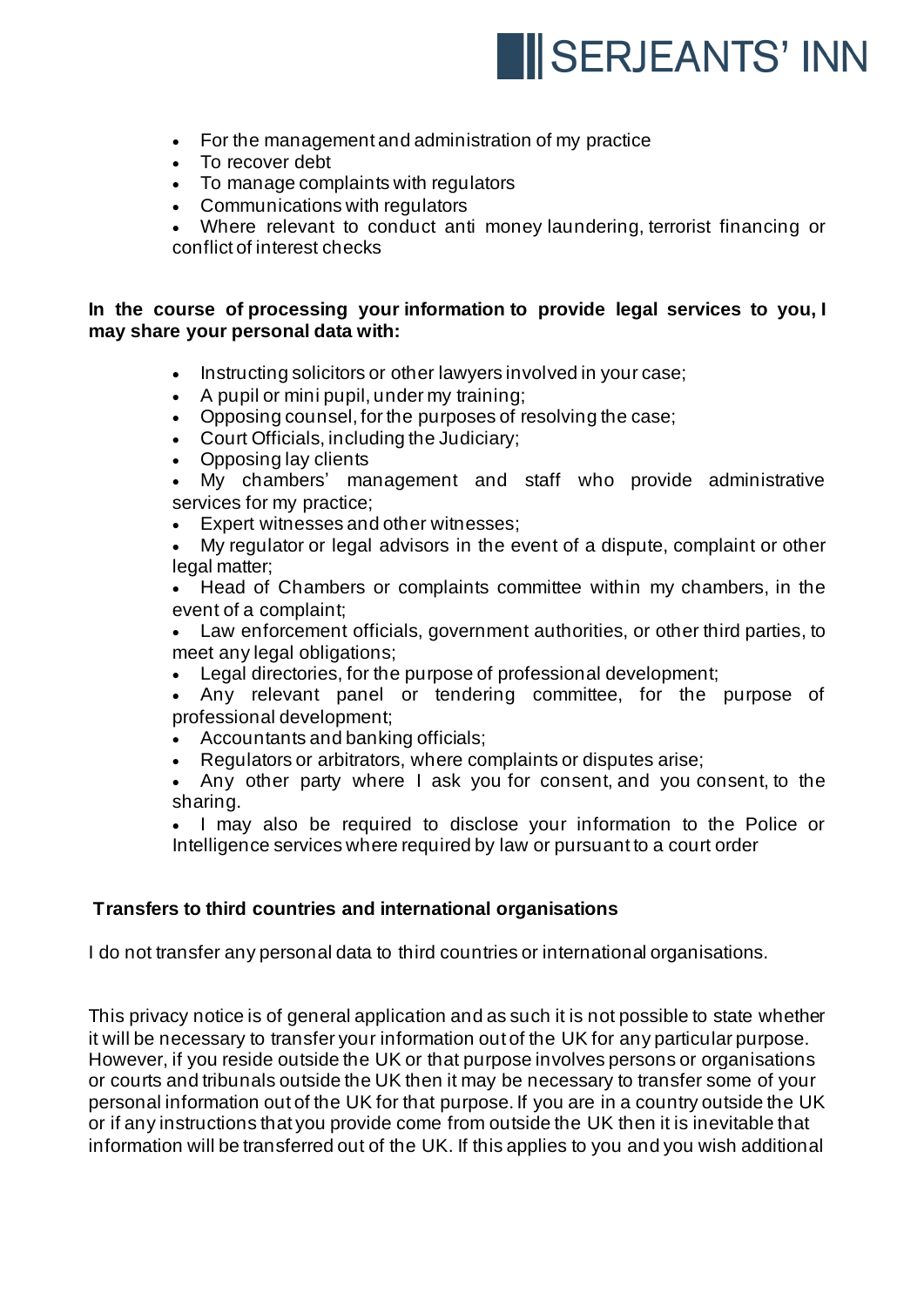

precautions to be taken in respect of your information you must notify us at the earliest opportunity.

Some countries and organisations outside the UK have been assessed by the European Commission and their data protection laws and procedures have been found to provide adequate protection for your information. However, most do not. If your information has to be transferred outside the UK, then it may not have the same protection as it would and you may not have the same rights as you would within the UK.

We may transfer your personal information to the following which are located outside the United Kingdom (UK):

- cloud data storage services based in the USA who have agreed to comply with the EU-U.S. Privacy Shield, in order to enable us to store your personal information and/or backup copies of it so that we may access it when we need to. The USA does not have the same data protection laws as the UK/EU but the EU-U.S. Privacy Shield has been recognised by the European Commission as providing adequate protection, which I am content also meets UK requirements. To obtain further details of that protection click [here.](https://ec.europa.eu/info/law/law-topic/data-protection/data-transfers-outside-eu/eu-us-privacy-shield_en)
- cloud data storage services based in Switzerland, in order to enable us to store your personal information and/or backup copies of it so that we may access it when we need to. Switzerland does not have the same data protection laws as the UK/EU but has been recognised by the European Commission as providing adequate protection, which I am content also meets UK requirements; see further details [here.](https://ec.europa.eu/info/law/law-topic/data-protection/data-transfers-outside-eu/adequacy-protection-personal-data-non-eu-countries_en)

If we decide to publish a judgment or other decision of a court or tribunal containing your personal information, then this will be published to the whole world.

We will not transfer personal information outside the EEA except as necessary for providing legal services or for any legal proceedings.

If you require any further information, you should use the contact me by email at [cjohnstonqc@serjeantsinn.com](mailto:cjohnstonqc@serjeantsinn.com).

**I retain your personal data** while you remain a client unless you ask me to delete it. I will delete or anonymise your information at your request unless:

- There is an unresolved issue, such as a claim or dispute;
- I am legally required to; or
- There are overriding legitimate business interests to do so.

*I will typically retain case files for a period of 15 years following the conclusion of a case/matter or receipt of final payment, whichever is the latest. This reflects the period required by the Bar Mutual Indemnity Fund relating to potential limitation periods. However for persons under a disability there is no limitation period so I may retain case files for longer in respect of such clients.*